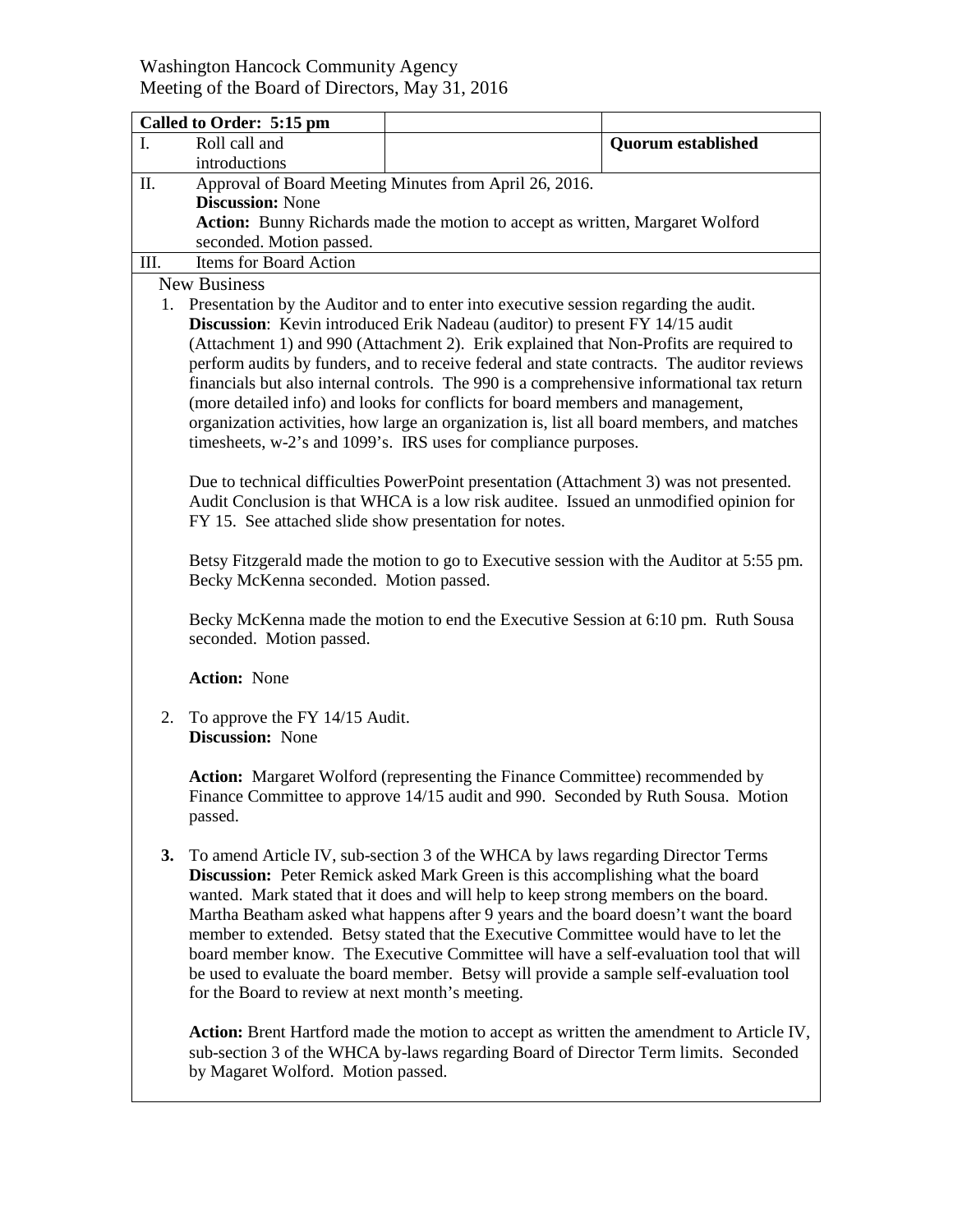4. To authorize the Executive Director and staff to submit a proposal to operate the Women's Infants and Children (WIC) program in Hancock and Washington counties. **Discussion:** Mark explained the WIC program is and how it works and is a good fit for other WHCA programs and how it will help to better serve our consumers. This program will require \$40,000 of CSBG funding. Bunny Richards wanted to know if the present employees of the agency who administer the program would be interviewed by WHCA for the positions here at WHCA. Mark stated that WHCA will propose a similar staffing level and would interview present employees. One major change that WHCA will make is in the hours of operations (weekends and evenings). Also, we would do more outreach to outlying areas. Martha questioned whether this would require further time of Kevin and over burden him. Kevin assured the Board that it won't as the timing of the end of his work at CFO will coincide with the start date of this grant. Becky McKenna wanted to know what advantage is it for us to take over the program. Mark stated that it fits into our mission and that we are already working with many of the consumers and families who participate in WIC. Many of the other CAA's provide WIC services. Kevin also stated that we are looking at efficiencies to make the program streamlined (ie: we have office space already in Machias). Peter Remick stated that as the pastor in Bucksport that his church hosts WIC at the church. He believes that we may be taking away a program from an agency who is already doing a good job administering the program and that we should be using the CSBG funds to fill in gaps in the community rather than trying to get a program that is already in the community and running well. Mark explained that Maine Family Planning wanted to give this program to us. But later changed their mind.

**Action:** Brent Hartford made the motion to submit proposal to start process. Bunny Richards seconded. Motion carried. Catherine Betz and Peter Remick opposed.

5. To approve the creation of a Foreclosure Counseling Program.

**Discussion:** The Attorney General has awarded WHCA \$75,000 to perform foreclosure counseling. WHCA has an employee that went to Cleveland last week and got the certification to perform foreclosure counseling. Martha Betham asked if we would get people after they lose their homes or prior to being foreclosed on. Mark stated that the consumers of this program are prior to or in the process of losing their home. This program will be housed in WHCA Machias office but with services in Ellsworth also.

**Action:** Becky McKenna made the motion to approve the Foreclosure Counseling Program. Catherine Betz seconded. Motion carried.

6. To discuss the Fiscal Management of the Downeast Public Health Council. **Discussion:** WHCA competed for the fiscal management of the Downeast Public Health Council (a council that brings people throughout the district to address the health issues in our area). The grant is \$160,000 to hire a staff member to work with the Council and develop a work plan and for the implementation of health strategies in the district. This staff member will report to Joe Perkins. Staff will work in both counties. With WHCA's involvement with the Affordable Care Act, Friendship Cottage, At Home Downeast, Nurse Home Bridging, and Washington County MEHAF it has changed how WHCA is involved in public health issues.